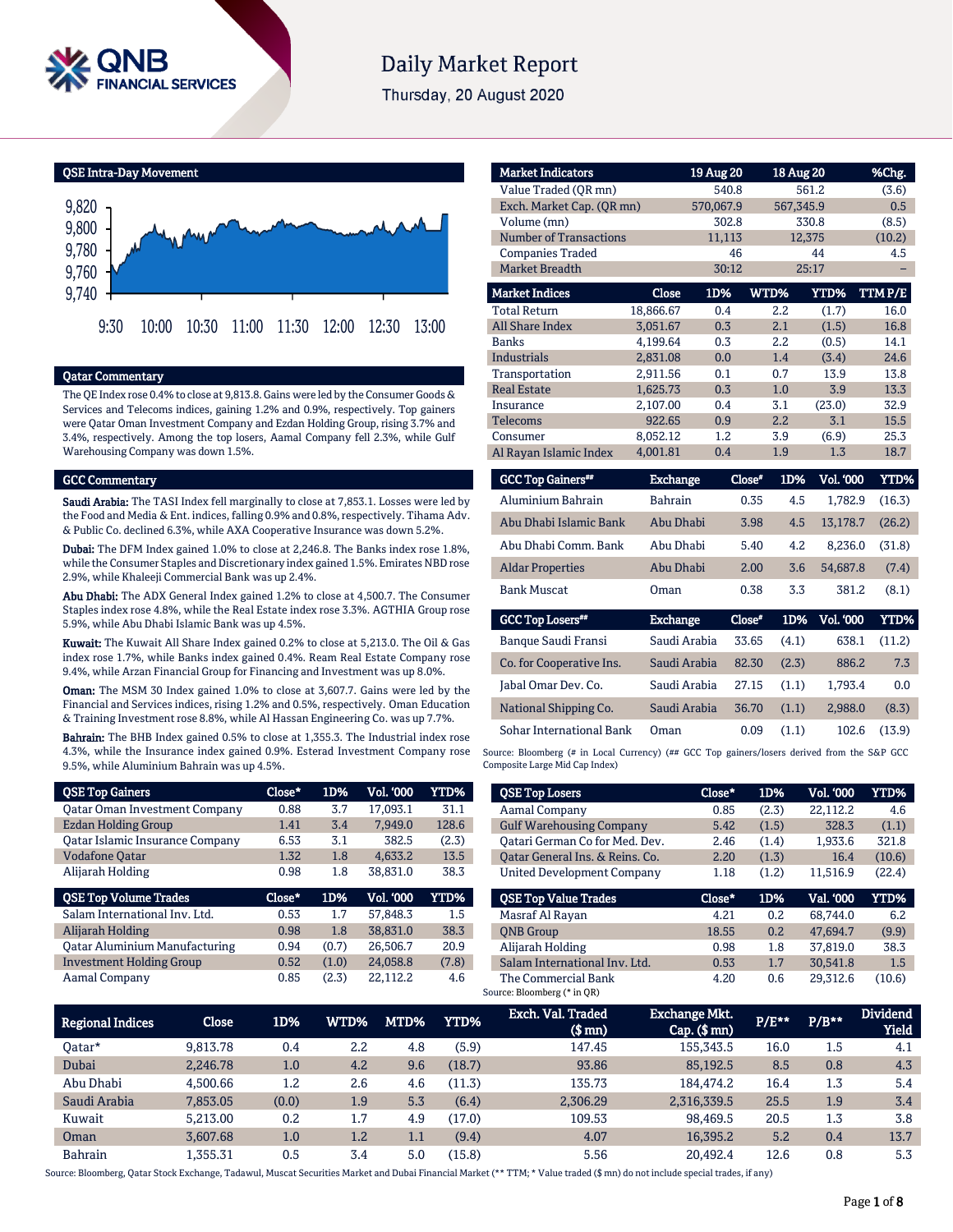## Qatar Market Commentary

- The QE Index rose 0.4% to close at 9,813.8. The Consumer Goods & Services and Telecoms indices led the gains. The index rose on the back of buying support from GCC and Foreign shareholders despite selling pressure from Qatari and Arab shareholders.
- Qatar Oman Investment Company and Ezdan Holding Group were the top gainers, rising 3.7% and 3.4%, respectively. Among the top losers, Aamal Company fell 2.3%, while Gulf Warehousing Company was down 1.5%.
- Volume of shares traded on Wednesday fell by 8.5% to 302.8mn from 330.8mn on Tuesday. However, as compared to the 30-day moving average of 296.9mn, volume for the day was 2.0% higher. Salam International Investment Limited and Alijarah Holding were the most active stocks, contributing 19.1% and 12.8% to the total volume, respectively.

| <b>Overall Activity</b>    | Buy %* | Sell %* | Net (QR)       |
|----------------------------|--------|---------|----------------|
| Oatari Individuals         | 38.13% | 42.35%  | (22,818,286.2) |
| <b>Oatari Institutions</b> | 28.40% | 29.84%  | (7,781,552.7)  |
| Oatari                     | 66.53% | 72.19%  | (30,599,838.9) |
| <b>GCC</b> Individuals     | 1.17%  | 1.03%   | 755,645.0      |
| <b>GCC</b> Institutions    | 1.50%  | 1.16%   | 1,870,624.6    |
| GCC                        | 2.67%  | 2.19%   | 2,626,269.6    |
| Arab Individuals           | 8.98%  | 9.15%   | (925, 429.6)   |
| <b>Arab Institutions</b>   |        | 0.36%   | (1,964,350.0)  |
| Arab                       | 8.98%  | 9.51%   | (2,889,779.6)  |
| Foreigners Individuals     | 2.25%  | 3.65%   | (7,566,616.4)  |
| Foreigners Institutions    | 19.57% | 12.47%  | 38,429,965.3   |
| <b>Foreigners</b>          | 21.82% | 16.11%  | 30,863,348.9   |

Source: Qatar Stock Exchange (\*as a % of traded value)

## Earnings Releases and Global Economic Data

## Earnings Releases

| Company                             | <b>Market</b> | <b>Currency</b> | Revenue (mn)<br>202020 | % Change<br>YoY | <b>Operating Profit</b><br>(mn) 2Q2020 | % Change<br>YoY | <b>Net Profit</b><br>(mn) 2Q2020 | % Change<br>YoY |
|-------------------------------------|---------------|-----------------|------------------------|-----------------|----------------------------------------|-----------------|----------------------------------|-----------------|
| Al-Etihad Cooperative Insurance Co. | Saudi Arabia  | <b>SR</b>       | 155.0                  | $-17.5%$        |                                        |                 | 3.7                              | $-35.6%$        |
| <b>SABB Takaful Co.</b>             | Saudi Arabia  | <b>SR</b>       | 45.2                   | 33.4%           |                                        |                 | 1.7                              | $-27.7%$        |
| Nat. Metal Manufac. and Casting Co. | Saudi Arabia  | <b>SR</b>       | 37.8                   | $-42.5%$        | (5.8)                                  | N/A             | (7.7)                            | N/A             |
| Middle East Paper Co.               | Saudi Arabia  | <b>SR</b>       | 193.6                  | 10.0%           | 16.8                                   | 380.7%          | 11.4                             | N/A             |
| Allied Cooperative Insurance Group  | Saudi Arabia  | <b>SR</b>       | 134.2                  | 2.8%            |                                        |                 | 0.7                              | $-34.5%$        |
| Astra Industrial Group              | Saudi Arabia  | <b>SR</b>       | 441.5                  | $-10.5%$        | 43.3                                   | $-19.5%$        | 24.2                             | 53.5%           |
| Wataniya Insurance Co.              | Saudi Arabia  | <b>SR</b>       | 179.7                  | $-13.6%$        |                                        |                 | 1.0                              | $-8.0\%$        |
| Arabia Insurance Cooperative Co.    | Saudi Arabia  | <b>SR</b>       | 91.3                   | 23.8%           |                                        | -               | 1.3                              | N/A             |
| AXA Cooperative Insurance Co.       | Saudi Arabia  | <b>SR</b>       | 267.5                  | 6.9%            | -                                      |                 | 3.9                              | $-33.2%$        |
| Saudi Vitrified Clay Pipes Co.      | Saudi Arabia  | <b>SR</b>       | 28.0                   | 19.1%           | 3.6                                    | 166.9%          | 2.9                              | 368.9%          |
| Bupa Arabia For Coop. Insurance Co. | Saudi Arabia  | <b>SR</b>       | 2.243.2                | $-8.0\%$        |                                        |                 | 21.3                             | $-24.0%$        |

Source: Company data, DFM, ADX, MSM, TASI, BHB.

## Global Economic Data

| Date  | Market    | <b>Source</b>                     | <b>Indicator</b>                 | Period    | Actual  | Consensus         | <b>Previous</b> |
|-------|-----------|-----------------------------------|----------------------------------|-----------|---------|-------------------|-----------------|
| 08/19 | <b>US</b> | Mortgage Bankers Association      | <b>MBA Mortgage Applications</b> | $14$ -Aug | $-3.3%$ | $\qquad \qquad -$ | 6.8%            |
| 08/19 | UK        | UK Office for National Statistics | <b>CPI MoM</b>                   | Jul       | 0.4%    | $-0.1%$           | 0.1%            |
| 08/19 | UK        | UK Office for National Statistics | <b>CPI YoY</b>                   | Jul       | L.0%    | 0.6%              | 0.6%            |
| 08/19 | <b>EU</b> | Eurostat                          | <b>CPI YoY</b>                   | Jul       | 0.4%    | 0.4%              | 0.4%            |
| 08/19 | EU        | Eurostat                          | CPI MoM                          | Jul       | $-0.4%$ | $-0.3%$           | $-0.3%$         |

Source: Bloomberg (s.a. = seasonally adjusted; n.s.a. = non-seasonally adjusted; w.d.a. = working day adjusted)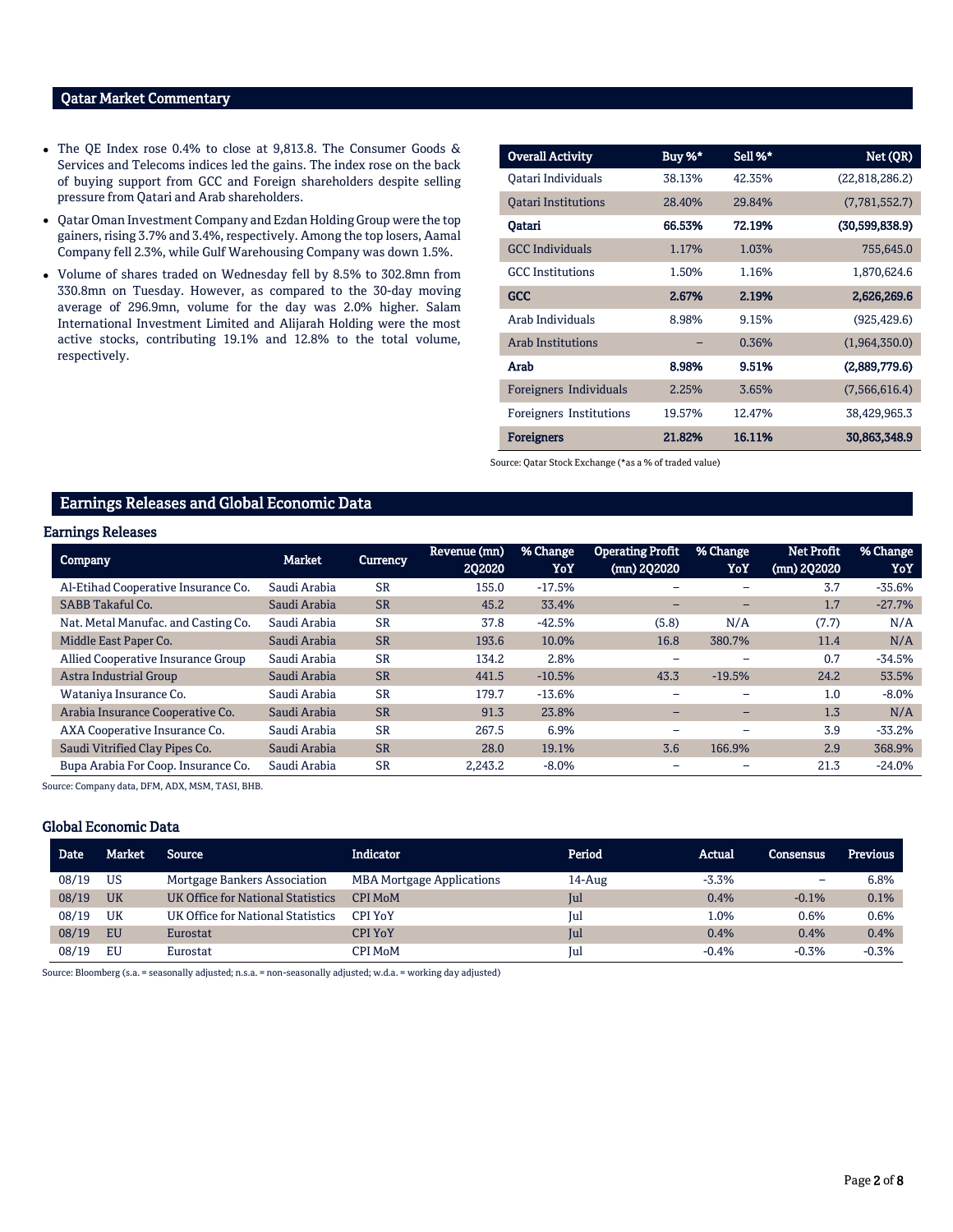## News

## Qatar

- Fitch rates CBQK's EMTN program at 'A' Fitch Ratings (Fitch) has assigned The Commercial Bank's (CBQK) USD5bn Euro medium-term note (EMTN) program a long-term rating of 'A'. The rating is in line with CBQK's Long-Term Issuer Default Rating (IDR) of 'A' and applies only to senior unsecured notes issued under the program. All other notes that can be issued under the program, such as subordinated notes, will be rated on a case-by-case basis. There is no assurance that all notes issued under the program will be rated or that all rated notes will be aligned with the program rating. Notes under the program can be issued directly by CBQK or by CBQK's wholly-owned special purpose vehicle, CBQ Finance Limited (CBQ Finance). CBQK unconditionally and irrevocably guarantees any notes issued by CBQ Finance under the program. The program's rating is aligned with CBQK's Long-Term IDR, as the notes represent senior, unconditional and unsecured obligations of the bank. It also reflects Fitch's expectation of average recovery prospects. CBQK's IDRs are driven by an extremely high probability of support from the Qatari authorities for domestic banks in case of need. This reflects the strong ability of Qatar to support its banks, as indicated by its rating (AA-/Stable), combined with Fitch's belief of a strong willingness to support the banking sector, including CBQK. Senior notes issued by CBQK or CBQ Finance under the program constitute direct, unconditional, unsubordinated and unsecured obligations of the relevant issuer, and will rank pari passu among themselves and equally with all other unsecured and unsubordinated obligations of the relevant issuer. In addition, CBQK unconditionally and irrevocably guarantees the due and punctual payment of all sums payable by CBQ Finance in respect of notes issued under the program and this guarantee constitutes a direct, general and unconditional obligation of CBQK, which will rank at least pari passu with its other unsecured obligations. The program documentation includes a negative pledge provision and a crossdefault acceleration clause. The notes and any non-contractual obligations arising out of or in connection with the notes are governed by, and shall be construed in accordance with, English law. (Bloomberg)
- Manufacturing sector growth helps Qatar's industrial production expand in June – A robust growth in the manufacturing sector - especially cement, refined petroleum goods, chemicals, rubber and plastics and beverages - helped Qatar's industrial production expand MoM in June 2020. The country's Industrial Production Index (IPI) was up 0.7% on a monthly basis but declined 0.6% YoY in June 2020, according to the Planning and Statistics Authority (PSA). The mining and quarrying index, which has a relative weight of 83.6%, saw a 1.2% shrinkage and MoM on account of 1.2% dip in the extraction of crude petroleum and natural gas but witnessed 7.6% growth in other mining and quarrying sectors. On a yearly basis, the index showed a 1.2% fall owing to a 1.2% decline in the extraction of crude petroleum and natural gas and 13.7% in other mining and quarrying sectors. The manufacturing index, with a relative weight of 15.2%, saw a stupendous 9.8% surge MoM in

June this year. On a yearly basis, the manufacturing index shot up 2.1%. Electricity, which has 0.7% weight in the IPI basket, saw its index surge 18.7% on yearly basis but weakened 3.9% on monthly basis in June 2020. In the case of water, which has a 0.5% weight, there was a 4.7% and 8.3% growth MoM and YoY respectively this June. (Gulf-Times.com)

- Ooredoo appoints new CEO for Ooredoo Kuwait Ooredoo announced the appointment of Abdulaziz Yacoub Al-Babtain as CEO of Ooredoo Kuwait, as of August 19, 2020. Abdulaziz has over 20 years of professional experience in telecommunications, technology and sales. He is currently Chief Business Officer of Ooredoo Kuwait and has achieved substantial growth over the years, as well as successfully led the restructure of the company's B2B department. Prior to joining Ooredoo, Abdulaziz was Chief Operating Officer at FASTtelco. (QSE)
- Vodafone Qatar expands its range of smart home devices Vodafone Qatar has expanded its range of smart home devices to include smart locks for keyless smart living. The latest addition of the Danalock V3 wireless Bluetooth and Z-Wave smart lock lets users easily control access to their home with their smartphone. With its simple Danish design and advanced encryption algorithm, the Danalock V3 offers a secure and elegant door locking experience. Users can create an unlimited number of digital keys for their family members and friends and program each user's access level by choosing permanent or temporary access. Compatible with any standard door with its country specific adapters, the Danalock V3 is globally compatible and can work in conjunction with Vodafone Qatar's other smart home products such as smart door sensors. (Gulf-Times.com)
- BRES completes Dara (A) project in Lusail Barwa Real Estate Group (BRES) recently celebrated the handing over of the first apartment in Dara (A) project to its owner. Through its subsidiary "Waseef", BRES has begun handing over the keys to all the apartments that have been sold so far within Dara (A) project. It has also completed the procedures for handing over ownership contracts and usufruct of units to owners and beneficiaries of Qatari citizens or non-Qatari investors. A number of owners have already started occupying their housing units, while some other units are still being furnished. Dara (A) is the first phase of the Dara project, located in Lusail City. The project covers a land area of 16,415 square meters, and the total construction area of the project is 54,630 square meters. (Peninsula Qatar)
- Taweel: Qatar on course to achieve diversification goal Qatar is ideally placed to achieve its greater economic diversification vision to help boost productivity and reduce the fiscal and external risks associated with the heavy reliance on oil revenues, Qatar Financial Centre's Chief Legal Officer, Nasser Al Taweel said on Wednesday. Speaking during a webinar entitled 'To diversify, or not to diversify, that is the question' organized by Qatar Stock Exchange (QSE), Taweel said, "GCC countries, especially Qatar, have grown strongly and seen huge improvements in their development indicators, but they remain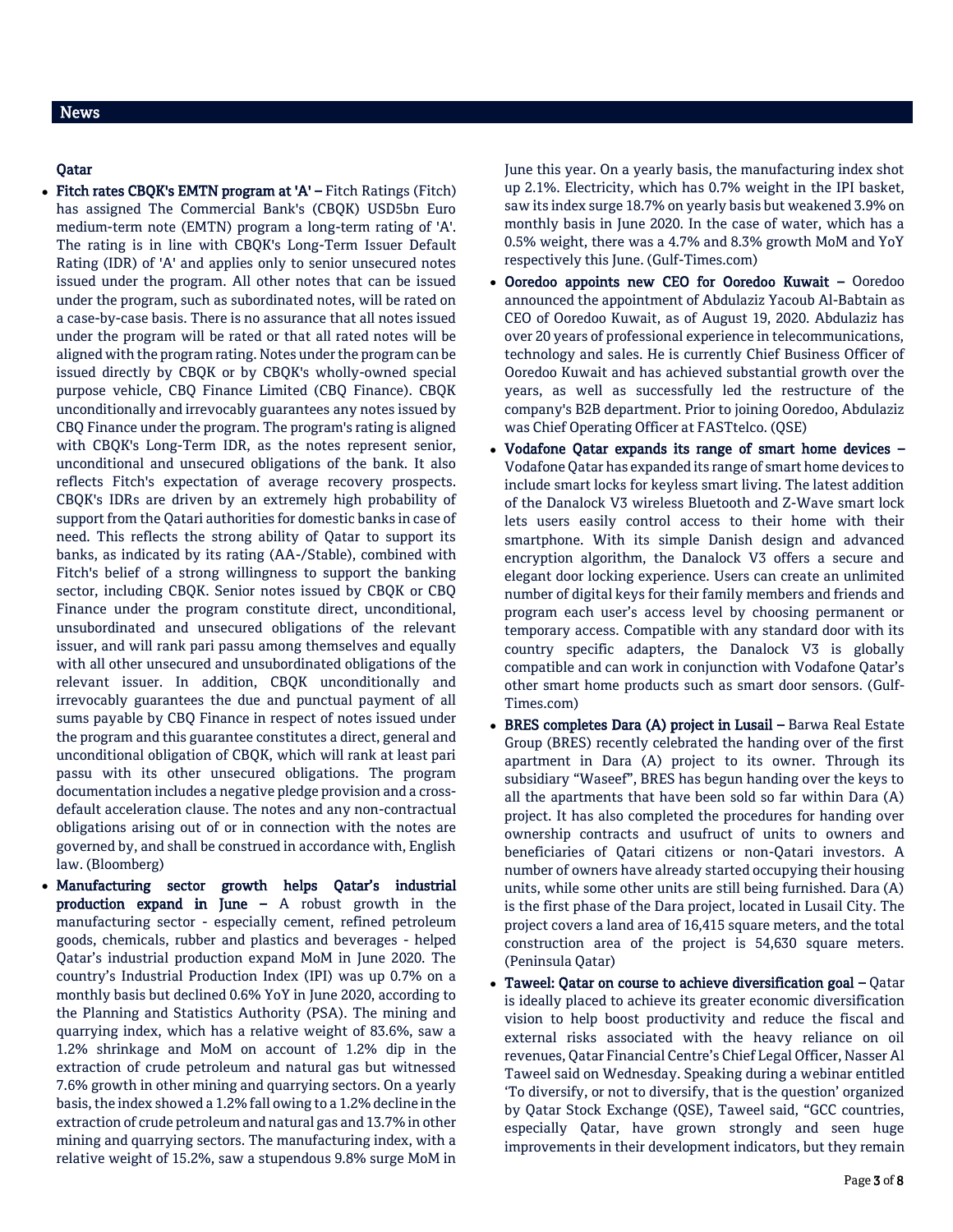susceptible to fluctuations in oil markets and, hence, need greater economic diversification." For Qatar, he said, diversification is not an option but a necessity. "Among the GCC countries, Qatar has one of the best investment stories and diversification is being taken as a goal," he said. While there are many areas where the government should focus to achieve this objective, Taweel said, priority should be given to agro-industry to diversify Qatar's economy away from the hydrocarbon sector. (Qatar Tribune)

 Ezdan: Buildings control 51.5% of total property sale activity in one week – Buildings' control over most of the property sale transactions was noted in the weekly bulletin of the previous week, accounting for 61 deals which have been concluded to sell buildings worth nearly QR373mn, or 51.5% of the total value of all properties sold, while vacant land lots registered 82 sales deals worth about QR351.4mn, according to Ezdan Real Estate (Ezdan) report. The property sale bulletin issued by the Real Estate Registration Department from August 9-13, 2020, reflected a volume of 143 total property sale deals, totaling approximately QR724.3mn. The operations were distributed among eight municipalities including Umm Salal, Al Khor, Al Thakhira, Doha, Al Rayyan, Al Shamal, Shehaniya, Al Daayen and Al Wakra. They included vacant land lots, residences, multiuse buildings, mixed-use space land and residential buildings. Al Daayen Municipality ranked first in terms of highest sale deal at QR1,216 per square foot, exceeding a total of QR74.5mn. (Peninsula Qatar)

## International

- WTO goods trade indicator hits record low The World Trade Organization said on Wednesday its goods trade barometer hit a record low of 84.5 points, suggesting global merchandise trade registered a historic fall in the second quarter of 2020. "Additional indicators point to partial upticks in world trade and output in the third quarter, but the strength of any such recovery remains highly uncertain: an L-shaped, rather than V-shaped, trajectory cannot be ruled out," the WTO said here on its website. (Reuters)
- UK inflation jumps in July as clothes shops shun summer sales British inflation jumped unexpectedly last month to its highest since March, as clothes shops did not hold their usual summer sales when they reopened after the coronavirus lockdown, but most economists expect it to fall again soon. Annual consumer price inflation rose to 1.0% in July from 0.6% in June, the Office for National Statistics said, above all forecasts in a Reuters poll of economists. Most economists expect the rise to prove temporary — especially as the impact of the government's "Eat Out to Help Out" restaurant discount kicks in during August. The consensus of economists polled by Reuters shows inflation remaining below the Bank of England's 2% target at least until the end of next year. Nonetheless two-year inflation-linked bonds priced in a higher rate of inflation at 2.675% on Wednesday, up from Tuesday's four-week low of 2.629%. These bonds use the RPI measure of inflation, which rose to 1.6% in July from 1.1%, and this figure will also be used to calculate next year's annual increase in rail fares. Clothing and footwear prices were the biggest contributor to the rise in inflation in July, the ONS said. In most years retailers slash clothes prices between June and July to clear out their summer ranges in preparation for

autumn. This year, the drop in clothing and footwear prices was unusually small, perhaps reflecting discounting early in lockdown. Higher petrol prices - and greater costs for haircuts, dentistry and physiotherapy - also contributed to higher inflation, the ONS said. (Reuters)

- More UK companies see turnover rise, but outlook tough, BCC warns – More British companies have reported an increase in turnover as the economy reopens following lockdown, but many remain strapped for cash, a business survey showed on Wednesday. The British Chambers of Commerce (BCC) said 38% of businesses reported a rise in revenue in its latest weekly survey, up from 34%. Another 38% said turnover had fallen. "While some firms are seeing improvements in trading conditions, we are still very much in the eye of the storm, with further turbulence ahead," BCC Director General Adam Marshall said. The survey showed 39% of companies have three months or less of cash in reserve. With so many businesses on a precarious footing, Marshall said the government would need to take more action to support them. "Steps to reduce the burden of employers' National Insurance contributions, big new incentives for business investment, and targeted support to help businesses placed under local lockdowns all need to be put in place now," he said. "Ministers must not wait until the economic storm is once again at fever pitch before they act." (Reuters)
- XpertHR: UK employers give lowest pay rises in a decade British private-sector employers have slashed their annual pay awards to staff, offering the lowest increase in 10 years as they grapple with the hit from the coronavirus pandemic, a survey showed on Thursday. Human resources data provider XpertHR said pay deals in the three months to July offered a median annual pay rise of 0.5%, down from 2.2% in the previous three readings. Pay freezes accounted for more than four in 10 settlements. The latest three-month period covered a typically quiet time of the year for pay deals. Looking at 2020 so far, and including the public sector, the median basic pay settlement was worth 2.2%, down from 2.5% over the year to December 2019. "The drop in the value of pay awards comes as no surprise, as the number of pay freezes made by organizations begins to creep up," XpertHR pay and benefits editor Sheila Attwood said. We also expect many of the pay reviews currently on hold to ultimately result in a pay freeze for staff, making 2020 the worst year for pay awards since 2009." Around 750,000 jobs in Britain have been lost since the start of the coronavirus pandemic and the Bank of England expects the unemployment rate to nearly double to 7.5% by the end of the year. (Reuters)
- Eurozone July inflation uptick confirmed despite COVID-19 crisis – Eurozone YoY inflation slightly rose in July and core indicators surged despite deflationary pressures amid the economic crisis caused by the COVID-19 pandemic, final data from the European Union statistics office showed on Wednesday. Eurostat confirmed its earlier estimate of a 0.4% rise of annual inflation in July, after a 0.3% increase in June. The agency also left unchanged its flash estimates, released on July 31, on the inflation's core indicators, which exclude the most volatile prices. Stripping away food and energy prices, a key measure watched by the European Central Bank, inflation rose in July by 1.3% from 1.1% in June, Eurostat said. An even narrower gauge, which also excludes alcohol and tobacco,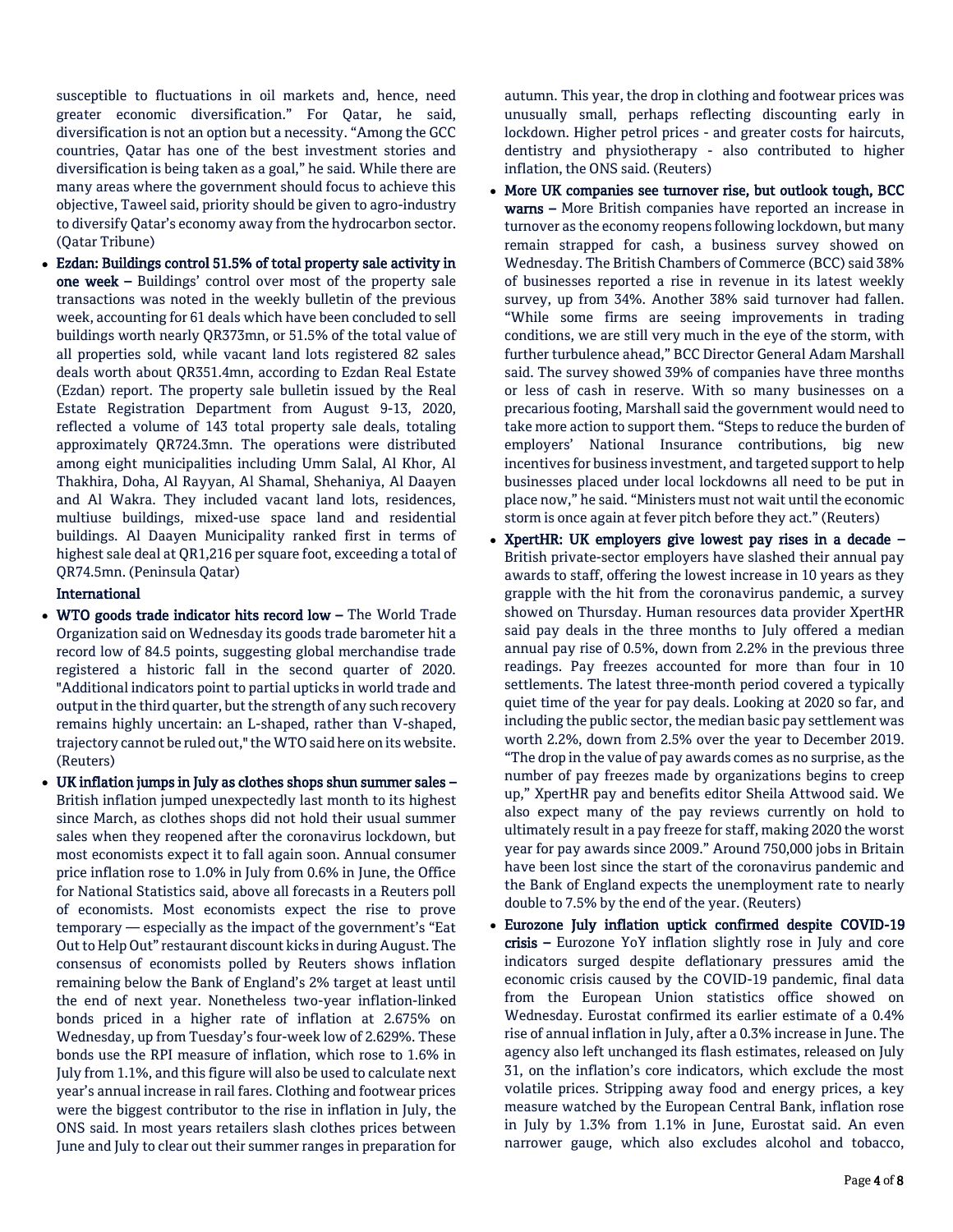jumped to 1.2% from 0.8% in June. The increases surprised economists who had expected a slowdown of the inflation, as Germany temporarily cut its sales tax rate in July while the bloc's economy remained weakened by lower activity amid the pandemic. Economists interpreted the higher-than-expected figure as "almost certainly more noise than signal," Bert Colijn at ING bank said. J.P. Morgan said the increase was mostly due to the delayed summer sales period in France and Italy and was not expected to continue in the following months, when core indicators are forecast to slow down. Despite the small uptick, the July reading remains far from the ECB target of a "below, but close to 2%" rate in the medium term. Eurostat on Wednesday slightly reviewed downward the month-on-month reading of consumer prices, which dropped by 0.4% in July, instead of the 0.3% fall it had earlier estimated. (Reuters)

- German tax revenues stabilize in July, industry seen recovering further –German tax receipts stabilized in July with the expected plunge in fiscal revenues caused by lockdown measures to contain the COVID-19 pandemic proving less steep than originally feared, the finance ministry said on Thursday. Tax receipts of the federal government and the 16 regional state governments edged down by 0.3% year-on-year after tumbling in the previous months, the ministry said in its monthly report. The German economy, Europe's largest, contracted at its steepest rate on record in the second quarter as consumer spending, company investment and trade collapsed during the peak of the coronavirus pandemic. From January to July, tax revenues fell 8%, less than an estimated drop of nearly 10% for the whole year, the finance ministry said. The ministry pointed to recent increases in industrial output and exports, adding that business and consumer sentiment surveys also pointed to a further improvement. "For the coming months, industrial production is expected to recover further," the ministry said. The government said in April it expected the economy to shrink by 6.3% this year and rebound in 2021 with an expansion of 5.2%. This means that the economy is unlikely to reach its pre-crisis level before 2022. The government is expected to update its growth forecasts and tax revenue estimates in September. (Reuters)
- Japan's exports tumble as US demand collapses, order books shrink - Japan's exports extended their double-digit slump into a fifth month in July as the coronavirus pandemic took a heavy toll on auto shipments to the US, dashing hopes for a trade-led recovery from the deep recession. Meanwhile, core machinery orders, a leading indicator of business spending, unexpectedly fell to a seven-year low in June, dashing hopes domestic demand would make up for some of the slack from sluggish global growth. The grim data suggests the depressed conditions seen in the world's third-largest economy in the second quarter showed no signs of rapid improvement in the current quarter, compounding challenges for policymakers as they look to prop up activity. Total exports fell 19.2% in July from a year earlier, roughly in line with market expectations for a 21.0% decrease, government data showed on Wednesday. It was, however, smaller than a 26.2% drop in June, which some analysts saw as a sign external demand may have bottomed out. (Reuters)
- India faces protracted slowdown as virus clouds rural revival India is staring at a protracted slowdown as coronavirus cases

reach its countryside, with signs of recovery in the rural economy hailed by Prime Minister Narendra Modi "at best a mitigating factor", government officials and analysts said. The world's No.5 economy reports first-quarter GDP data on August 31 and, according to a Reuters poll, it is likely to have contracted 20% over April-June. It is forecast to shrink 5.1% in the year to March 2021, the weakest since 1979. Nearly half of India's 1.38bn population rely on agriculture to survive, with the sector accounting for 15% of its economic output. Modi has been citing higher fertilizer demand and sowing of monsoon crops, both key signs of rural activity, to show there are "green shoots" in the economy. However, four government officials said the uptick in activity may not be as large as believed given a spike in virus cases in rural areas that were initially isolated from the pandemic. "The economic situation has in fact worsened since April and May, and we are likely moving towards a longer economic slowdown than earlier expected," a finance ministry official said. The official pointed to sluggish consumer demand and a slowdown in rural lending as causes for concern. (Reuters) Regional

- OPEC+ meets to review compliance with oil cuts OPEC oil producers and allies such as Russia, a grouping dubbed OPEC+, meets on Wednesday to review compliance with oil cuts meant to support oil prices amid the coronavirus pandemic. OPEC+ is unlikely to change its output policy, which currently calls for reducing output by 7.7mn bpd versus a record high 9.7mn bpd up until this month, OPEC+ sources said. "The meeting will be mostly a focus on conformity and compensation," an OPEC source said, rather than any major tweaks to the OPEC+ supply cut deal. Other sources said they would look in particular at compliance by countries such as Iraq, Nigeria and Kazakhstan. They have made a smaller share of their reduction than members such as Saudi Arabia. Another OPEC source was upbeat, saying the producers could deal with challenges like rising US or Libyan production. "Everything will go well within OPEC+ because everyone needs stability and visibility in the market," the source said. Overall compliance reached 95% to 97% in July, according to OPEC+ sources and a draft report seen by Reuters. (Reuters)
- Covid-19 impact on Middle East 'worsening' New data paints a bleak picture on Covid-19's impact on the Middle East aviation industry, and on economies caused by the shutdown of air traffic due to the Covid-19 pandemic has deepened over recent weeks. Job losses in aviation and related industries could grow to 1.5mn. That is more than half of the region's 2.4mn aviation-related employment and 300,000 more than the previous estimate. Fullyear 2020 traffic is expected to plummet by 56% compared to 2019. Previous estimate was a fall of 51%. GDP supported by aviation in the region could fall by up to \$85bn. Previous estimate was \$66bn. Middle East economies have been brought to their knees by Covid-19. And without air connectivity being re-established, the socio-economic impact is getting worse. Businesses which contribute substantially to the region's GDP and provide thousands of jobs are at risk without these vital connections. For the region's economic recovery, it is imperative that the industry restart safely as soon as possible," IATA's Regional Vice President for Africa and the Middle East, Muhammad Al Bakri said. (Gulf-Times.com)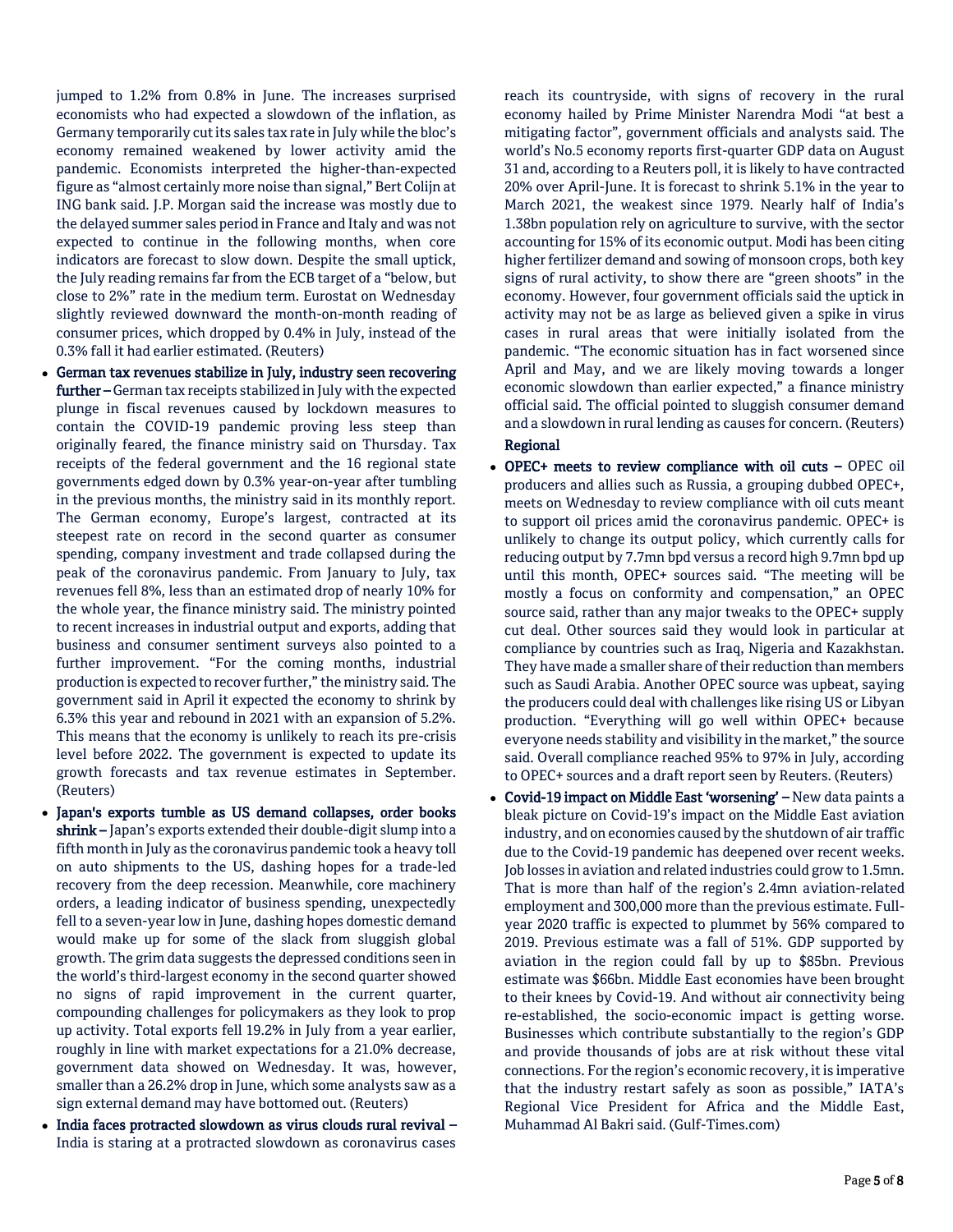- Saudi sovereign fund sets up real estate unit to meet housing demand – Saudi Arabia's sovereign wealth fund, the Public Investment Fund (PIF), said on Wednesday it had set up a new real estate subsidiary dubbed Roshn to help meet increasing local demand for housing. Saudi has already spent billions of Riyals in recent years to provide housing, but a slump in oil prices has curbed government finances and pushed it to seek private sector partnerships to help diversify its economy. PIF gave no details on how much it envisaged spending on the new initiative or how many houses would be built. It said Roshn aimed to increase strategic partnerships with real estate investors and support the development of the contracting sector through the adoption of modern and innovative technologies. "We are proud to launch Roshn, a national company specialized in developing modern residential compounds, as part of PIF strategy to develop (Saudi's) real estate market," it said. The Saudi government wants to increase activity in the real estate market and increase home ownership to 70% by 2030, from a figure which official statistics put at 62% at the end of 2019. (Reuters)
- Total assets of 18 listed national banks in UAE rise to AED3tn by end of June – Total assets of the 18 listed national banks rose to around AED3tn in 1H2020, up 8.2%, compared to the comparable period of 2019, reflecting the strong financial profile boasted by the Emirati banks, according to data released on their websites. The sector's activity is highlighted by the profitability of the banks, as deposits increased around 13% to around AED1.942tn during the first half of the year, from around AED1.72tn in the same period last year. Loans also witnessed growth, climbing 8 percent from AED1.509bn to AED1.629bn during the reference period. In more detail, the total assets of 11 ADX-listed national banks amounted to AED1.643tn against AED1.575tn. In DFM, seven listed banks saw their total assets increasing from AED1.069tn to AED1.347tn. (Zawya)
- DP World India unit buys feeder, regional trade operators DP World's India unit Unifeeder acquires Transworld Feeders FZCO, Avana Logistek, its unit Avana Global, and Transworld Feeders Pvt, DP World said. No deal value has been given, and it is subject to regulatory approvals. (Bloomberg)
- Dubai Utility aims to be debt-free after paying off final bond Dubai's power utility aims to be debt-free this year after paying off a final bond in October and expects electricity and water demand to return to normal levels after dropping due to the coronavirus, Chief Executive Officer, Saeed Al Tayer said. Government-owned Dubai Electricity and Water Authority is due to pay off a \$1.5bn bond. Other borrowings linked to the utility comprise unused credit lines, according to data compiled by Bloomberg. Joint-venture companies building DEWA power plants in the Persian Gulf emirate have taken on some projectlevel loans. The pandemic crushed economic activity worldwide as businesses shuttered and workers stayed home. That is cut energy demand, including for utilities such as DEWA. (Bloomberg)
- Abu Dhabi in talks with banks for new international bond deal The government of Abu Dhabi is in talks with banks for a new international bond issue, sources said, having already raised \$10bn via debt issues this year to prop up its finances amid low oil prices and the coronavirus crisis. Hydrocarbon-dependent Gulf states have raised billions of Dollars to refill state coffers

this year and more deals are expected in coming months, with ratings agency S&P predicting a record \$100bn jump in debt this year. Oil-rich Abu Dhabi - rated AA by Fitch and S&P and Aa2 by Moody's, making it overall the highest-rated sovereign issuer in the Gulf - raised \$10bn through an initial \$7bn bond in April which was re-opened the following month. It is now discussing a new transaction and has picked a group of banks to arrange it, sources said. (Zawya)

- Abu Dhabi wealth fund joins growing pool for treasury repo deals – Abu Dhabi Investment Authority (ADIA) has become at least the second sovereign-wealth fund to join a growing corner of the market for borrowing and lending out US Treasuries. ADIA signed up for a clearinghouse that hedge funds, state pensions and other investors are using to enter into repurchase contracts backed by Treasuries. The only other sovereign-wealth fund listed as a user of the facility, run by Fixed Income Clearing Corp., is Singapore's GIC. The move by ADIA shows a shift in the repo business, a source of financing for fixed-income investors and a safe place for money funds to invest their cash. By encouraging clients to use the central clearinghouse, banks can underwrite more securities loans than they otherwise could under restrictions imposed after the 2008 financial crisis. (Bloomberg)
- ESHRAQ Investments bought back 5mn shares on Wednesday at 0.431 fils per share – ESHRAQ Investments bought back 5mn shares on Wednesday at 0.431 fils per share. The shares of ESHRAQ Investments are listed on Abu Dhabi Securities Exchange. The number of unpurchased Shares as per SCA approval is 203,042,295 shares. (Bloomberg)
- Kuwait parliament approves new wealth fund law, delays debt reform - Kuwait's parliament on Wednesday approved a law to make transfers of state revenue to one of its sovereign wealth funds conditional on budget surpluses, a move which will provide more than \$12bn in much needed liquidity to the treasury. Parliament, however, returned a public debt law that would allow the government to borrow \$65.4bn over 30 years to a parliamentary committee for two weeks of further study, it said on its website. Government and parliament have long been at odds over debt reform, which would allow Kuwait to tap international markets. But the issue has become more urgent in recent months as the oil-exporting nation has been hit by low crude prices and the COVID-19 pandemic. (Reuters)
- Kuwaiti lessor Alafco delays Airbus orders Kuwaiti aircraft leasing company Alafco said on Wednesday it had reached an agreement with Airbus to delay the delivery of aircraft ordered from the plane maker. Aviation has been one of the industries worst hit during the COVID-19 pandemic and airlines around the world expect it will take years before travel returns to pre-crisis levels. The lessor did not say how many aircraft were affected by the agreement, although according to Airbus' website it currently has 43 A320neo and 10 A321neo jets on order to be delivered. Under the agreement, advance payments to be made between now and three years' time will instead be due from 2024 onwards, Alafco said. Earlier this month, Alafco said it had halved its order for 40 Boeing 737 jets after ending its legal claim over a cancelled order for the planes. Alafco's owners include Kuwait Finance House, Gulf Investment Corporation and state airline Kuwait Airways, according to its website. (Reuters)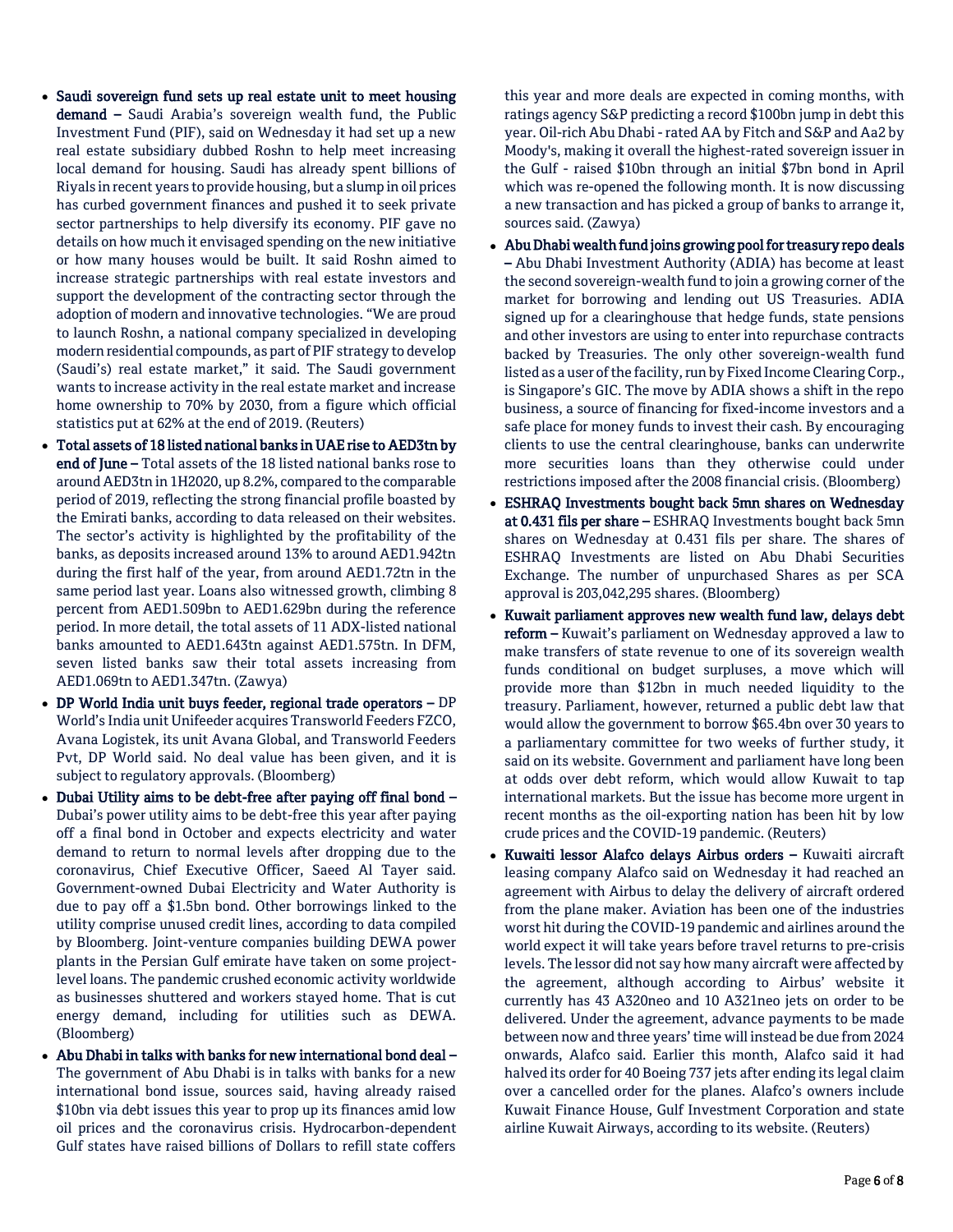Bahrain-like rescue may not be the turning point for Oman – Potential assistance for Oman from wealthier neighbors in the Gulf may not be quite the turning point it was for Bahrain two years ago. Oman's bondholders are hoping it obtains a similar lifeline, and credit assessors from Fitch Ratings to S&P see that as a possibility. The Sultanate discussed the option with other Gulf states, sources said. But the size of any aid package will likely "be calibrated to facilitate, but not meaningfully replace, debt market funding," Fitch Analysts including Hong Kongbased Krisjanis Krustins said this week as they lowered Oman's sovereign rating deeper into junk. The Sultanate's dollardenominated bonds have lost 1.6% this year, the worst performer in the region. That raises the stakes for Oman, which has lagged behind most peers in implementing fiscal reforms despite dwindling reserves and a budget deficit Fitch estimates could reach 20% of GDP this year. (Bloomberg)